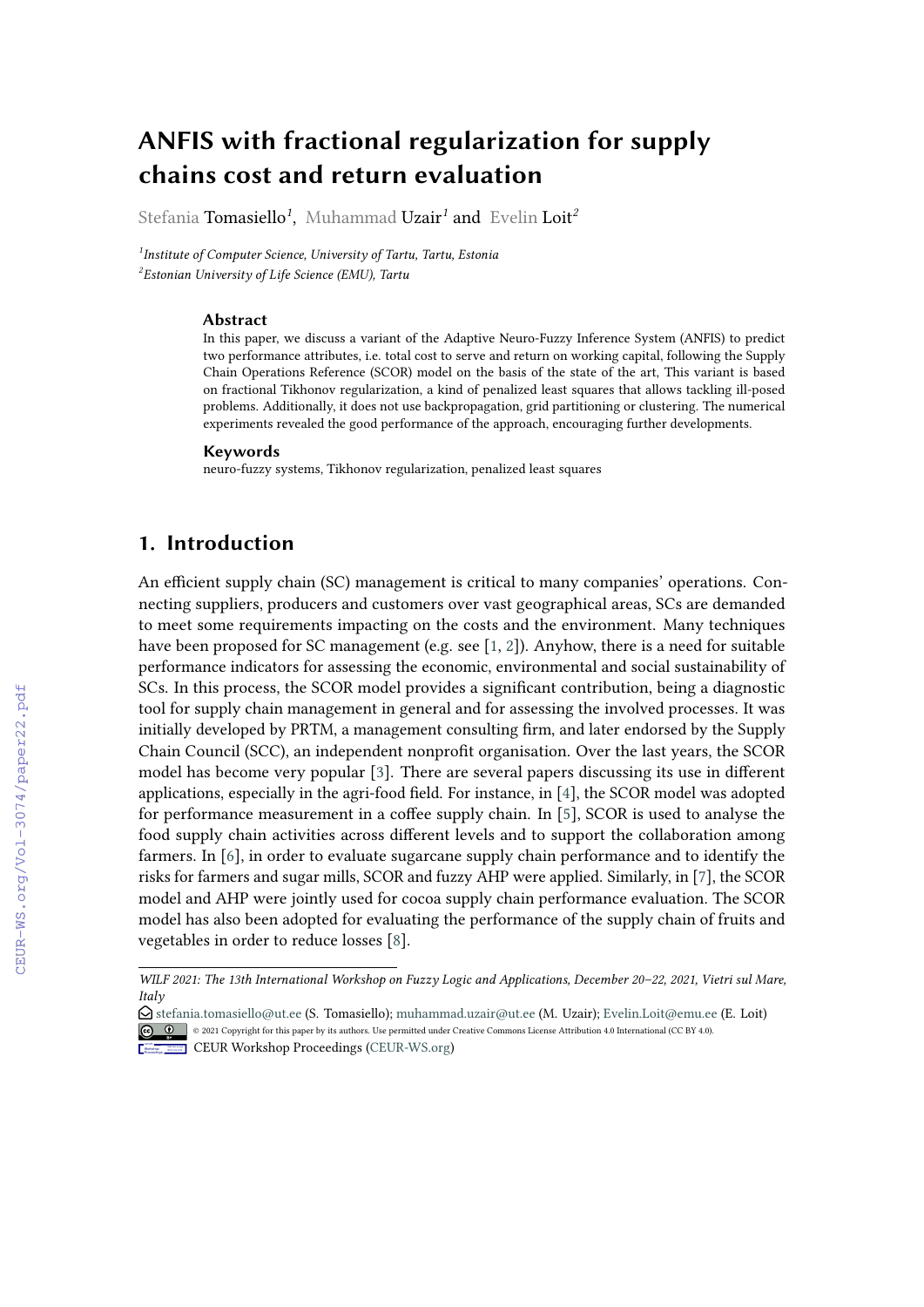The SCOR model itself is not able to adapt proactively to any changes in the system. It can be empowered by adopting artificial intelligence (AI) techniques that have the ability to learn the cause and effect relationships from historical performance data. In [\[9,](#page-8-0) [10,](#page-8-1) [11\]](#page-8-2), the performance metrics proposed by the SCOR model are combined with AI techniques in order to have predictive evaluation systems.

In [\[9\]](#page-8-0), a fuzzy inference system (FIS) was used to represent the cause-and-effect relationships among the SCOR metrics. In [\[10\]](#page-8-1), a neural network (NN) based model was proposed with the same purpose. Anyway, both systems present a drawback. The fuzzy inference systems require collecting the opinion of experts to tune hundreds of inference rules, while the NN does not seem to be appropriate to support decision making processes under uncertainty. In order to address such issues, in [\[11\]](#page-8-2), a new supply chain performance evaluation system based on ANFIS was adopted to predict the performance figures of SCOR level-1 metrics based on the values of level-2 metrics. Compared against the above-mentioned methods, ANFIS, which takes into account uncertainty thanks to fuzzy sets, allowed to achieve a greater accuracy of prediction, by using historical data. As discussed in [\[11\]](#page-8-2), there are in literature some quantitative models for supply chain performance evaluation based on the SCOR metrics and multicriteria decision-making approaches, such as TOPSIS and AHP. Anyway, as their output is a value based on a weighted linear combination of inputs, they are not suitable to takle the relationships between the SCOR level-1 and level-2 metrics; this seems to be an ability of models based on AI techniques [\[9,](#page-8-0) [10,](#page-8-1) [11\]](#page-8-2).

In this paper, we propose a variant of ANFIS to achieve a better accuracy with lower computational cost when evaluating performance attributes of supply chains, according to the SCOR model. This variant is based on a least square approach with fractional Tikhonov regularization, with no backpropagation, no grid partitioning or clustering. This kind of regularization was introduced in [\[12\]](#page-8-3) to takle discrete ill-posed problems. It is well known that both grid partitioning and scatter partitioning by clustering may have a significant computational cost [\[13\]](#page-8-4). The aim of the proposed approach is the simplification of the rule base, since the number of rules equals the number of terms, which is fixed as small as possible. The numerical results are promising, encouraging further developments.

### **2. Supply chain performance evaluation**

The supply chain performance can be regarded as the outcome of supply chain management, taking into account the logistical drivers (facilities, inventory, transportation) and cross functional drivers (information, sourcing and pricing).

The SCOR model has been used for supply chain performance evaluation. It was proposed by the Supply Chain Council to link business processes, best practices, performance metrics, people, and technology into a unified structure [\[14\]](#page-8-5). It has been widely applied in industry, representing a common reference model. In spite of this, its use in the academic literature is rather limited. SCOR introduces five attributes [\[17\]](#page-8-6) for performance evaluation which are:

• Reliability, that is the capacity to do tasks according to plan; this also implies the predictability of a process's output;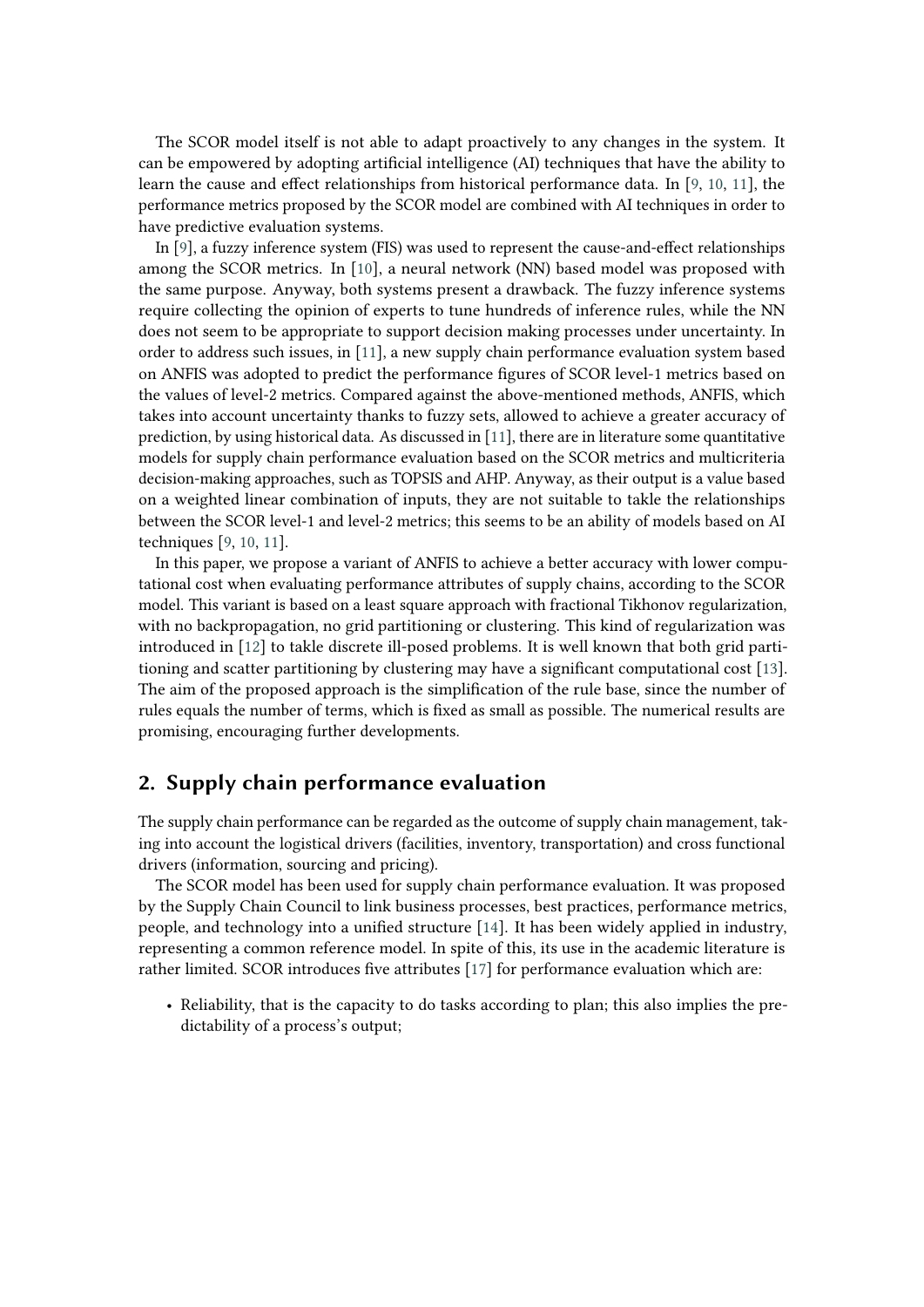- Responsiveness, the rate at which certain tasks are completed; practically, the time it takes to deliver items to a client;
- Agility, the capacity to react to external factors and market changes in order to obtain or retain competitiveness;
- Assets, the capacity to make efficient use of resources;
- Costs, the costs of running supply chain operations, including the costs of labor, materials, management, and transportation.

In order to measure the success of the implementation of these strategies, the SCOR model uses some level/strategic metrics for each attribute, which are arranged in three hierarchical levels for diagnostic purposes. Level-2 metrics serve as diagnostics for level-1 metrics, implying that the performances of the level-2 metrics are informative for implementing improvements for level-1 metrics. Similarly, level-3 metrics are meant as diagnostics for level-2 metrics.[\[14\]](#page-8-5). Some performance attributes and their level-1 and level-2 metrics are

- Responsiveness
	- **–** Level-1 metrics: order completion time;
	- **–** Level-2 metrics: time for sourcing, making, delivery and delivery retail;
- Assets
	- **–** Level-1 metrics: return on working capital and fixed assets, cash to cash cycle time; the level-2 metrics on the return are listed in Table 2;
- Costs
	- **–** Level-1 metrics: total cost to serve; the items in Table 1 are level-2 metrics.

In [\[11\]](#page-8-2), seven ANFIS schemes were used to model the causal relationships defined by SCOR, to estimate the values of level-1 metrics on the basis of level-2 metrics. This model aims to support a predictive diagnosis to identify which level-1 metric(s) underperform and, consequently to take action. Hence, the inputs are level-2 metrics, whereas the output variables represent level-1 metrics. The authors used synthetic data by following [\[10\]](#page-8-1).

In this work, we focus only on the total cost to serve and return on working capital, by means of two ANFIS models instead of the three ones adopted in [\[11\]](#page-8-2). Our ANFIS models adopt fractional Tikhonov regularization, as detailed in the next section. As mentioned before, we have two models: model 1, whose output is the total cost to serve, with eight input variables, and model 2, whose output is the return on working capital, with five input variables (see section 4.1). It is worth noticing that one of the input variables of model 2 is the output of model 1. In [\[11\]](#page-8-2), an intermediate model was adopted with three inputs and its output used with the total cost to serve as an input to the model to predict the return on working capital. Since our variant more computationally efficient than the standard ANFIS, we could avoid an intermediate model, by keeping a good accuracy. In fact, it is important an accurate prediction of the total cost to serve in order not to affect significantly the prediction of the return.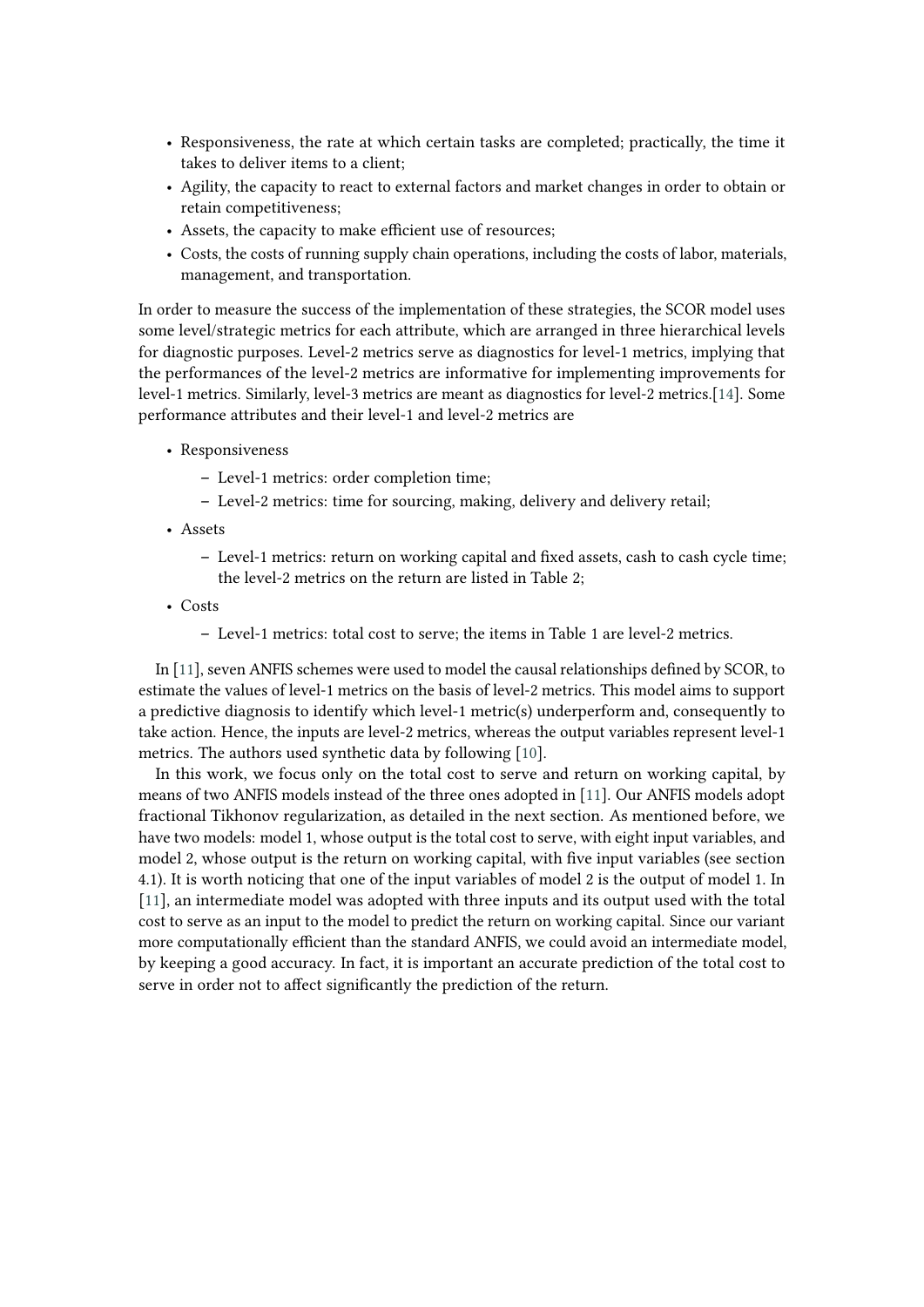### **3. ANFIS with fractional regularization**

ANFIS was introduced by Jang [\[15\]](#page-8-7) to represent the first-order Sugeno (or TSK) fuzzy inference system through a network architecture.

In general, ANFIS implements rules of the form

If 
$$
x_1
$$
 is  $A_{1r}$  and ... and  $x_n$  is  $A_{nr}$   
then  $y_r = \xi_{0r} + \xi_{1r}x_1 + ... + \xi_{nr}x_n$  (1)

where  $A_{ir}$ ,  $i = 1, 2, ..., n$ , are fuzzy sets representing linguistic attributes of the input  $x_i$  in the *r*-th rule ( $r = 1, 2, ..., R$ ), and  $\xi_{1r}$  are the unknown consequent parameters.

The ANFIS network structure consists of five layers. The first layer represents the fuzzification stage, returning the membership degrees of each input value  $x_i$  into the fuzzy sets  $A_{ir}$ . In the second layer those membership degrees are aggregated by means of a product-type t-norm, giving some weights, representing the firing strength of a rule. In the third layer, such weights are normalized, by dividing each one by the sum of all the weights. In the fourth layer, the normalized weights are applied to the consequents  $y_r$ , by giving partial outputs. The final output  $y^0$  is obtained by summing all the partial outputs from the fourth layer.

The membership function (MF) for  $A_i r$  can be any suitable parameterized membership function, e.g. the generalized bell-shaped function or the Gaussian function. In our model, we adopted the latter because it has a parameter less than the ones in the generalized bell-shaped MF. The Gaussian MF is

$$
\mu_{A_{ir}}(x) = \exp\left(-\left(\frac{x_i - b_{ir}}{a_{ir}}\right)^2\right),\tag{2}
$$

where  $a_{ir}$  and  $b_{ir}$  are the premise parameters.

ANFIS uses a hybrid learning algorithm based both on backpropagation and least-squares (LS) method to determine the unknown parameters. Hence, by using the training data, one obtains a matrix equation such as  $H\theta = o$ , where  $\theta$  collects the unknown parameters and o the target values. The least-squares (LS) method is formulated as

$$
\min_{\theta} \| \mathbf{M}\theta - \mathbf{o} \|^2 \tag{3}
$$

with the solution

$$
\theta* = \overline{\mathbf{M}} \mathbf{o},\tag{4}
$$

where  $\overline{\mathbf{M}} = (\mathbf{M}^T \mathbf{M})^{-1} \mathbf{M}^T$  is the pseudoinverse of  $\mathbf{M}$ . Backpropagation is then used to tune the premise parameters.

In the variant herein proposed, the learning algorithm is based only on least squares with fractional Tikhonov regularization.

The fractional Tikhonov method formalizes the following minimization problem

$$
\min_{\theta} \|\mathbf{M}\theta - \mathbf{o}\|_{P}^{2} + \lambda \|\theta\|^{2},\tag{5}
$$

where  $\|\theta\|_P=(\theta^T\mathbf{P}\theta)^{0.5}$  and  $\mathbf P$  is a symmetric positive semi-definite matrix defined as [\[12\]](#page-8-3)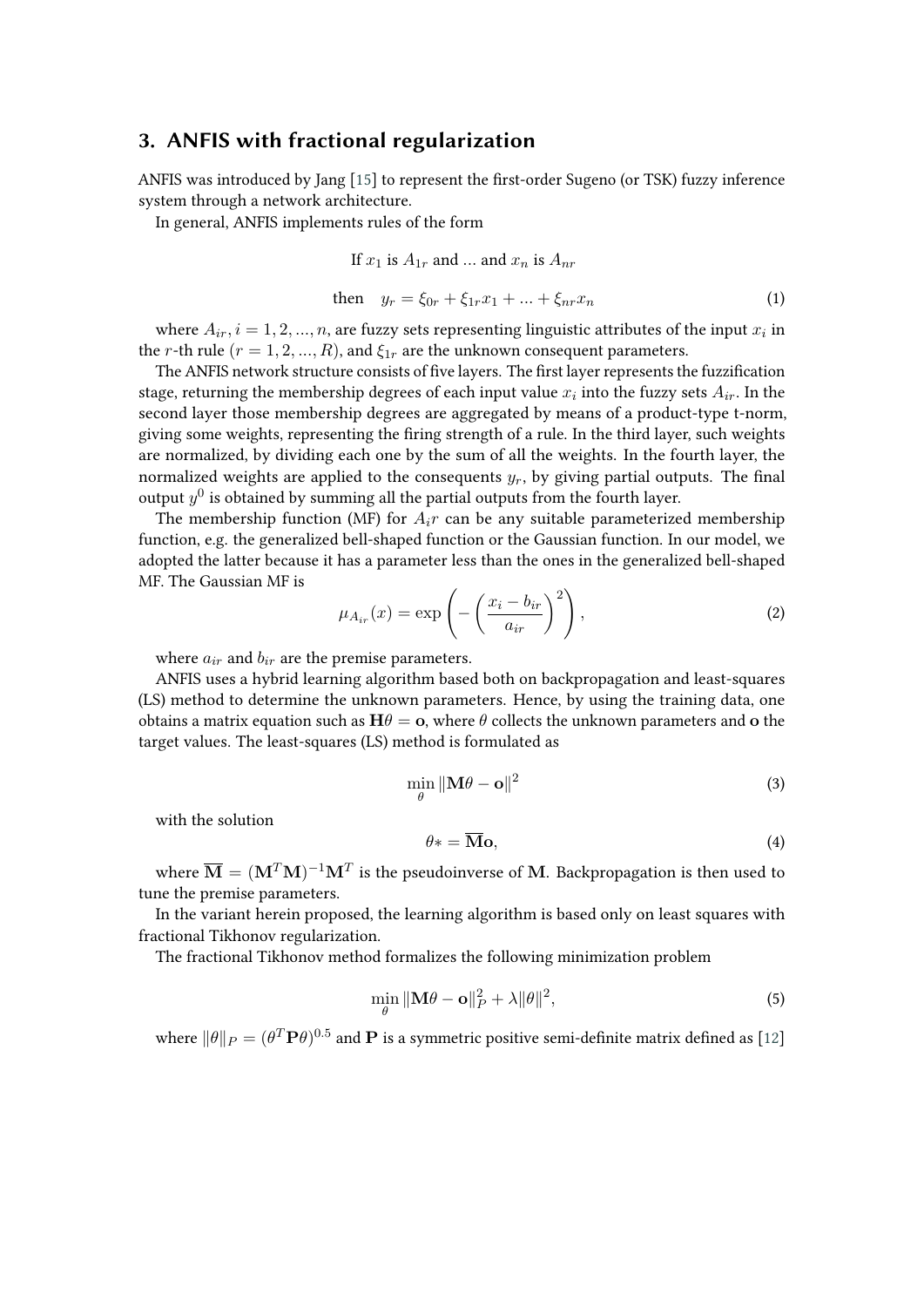$$
\mathbf{P} = (\mathbf{M}^T \mathbf{M})^{\frac{\alpha - 1}{2}}.
$$
 (6)

When  $\alpha = 1$ , the method reduces to the standard  $l_2$ -norm based Tikhonov regularization [\[12\]](#page-8-3), that is a kind of penalized LS approach.

The solution is [\[12\]](#page-8-3):

$$
\theta* = \sum_{i=1}^{q} \frac{\sigma_i^{\alpha}}{\sigma_i^{\alpha+1} + \lambda} (\mathbf{u}_i^T \mathbf{o}) \mathbf{v}_i, \tag{7}
$$

where  $\mathbf{u}_i$  and  $\mathbf{v}_i$  are the vectors (columns of the matrices U and V) coming from the singular value decomposition (SVD) of the matrix  $\mathbf{M},$  that is  $\mathbf{M} = \mathbf{U}\mathbf{S}\mathbf{V}^T$ , being  $\mathbf S$  the diagonal matrix of singular values  $\sigma_i$  in decreasing arrangement. The formulas above have been deduced in [\[12\]](#page-8-3) in the general context of penalized LS approaches, but this kind of regularization was never applied before to ANFIS (to the best authors' knowledge).

The aim of using such learning algorithm is to avoid backpropagation and grid partitioning. The latter implies that the rules are generated by means of all possible combinations of membership functions of all inputs. This is cumbersome, since the number of fuzzy rules increases exponentially with the number of input variables.

### **4. Numerical experiments**

In this section, we describe the data sets, the experiments and the results. We used synthetic data, whose ranges are fixed as suggested in [\[11\]](#page-8-2), according to previous studies. By following [\[11\]](#page-8-2), data was normalized and the performance values of the level-2 metrics were randomly generated considering the above-mentioned ranges, as detailed in the next subsection. As in [\[11\]](#page-8-2), the data sets were split into two parts, with 70% of the samples used for the training and 30% for validation. Since, data was generated randomly in [\[11\]](#page-8-2), we cannot compare our results against the published ones, but we replicated the experiments by using our randomly generated data sets. Hence, we compared the results by ANFIS with fractional regularization (ANFIS-F) against the ones by the standard ANFIS (as used in [\[11\]](#page-8-2)). The standard ANFIS and the one with fractional regularization use Gaussian MFs. For the sake of completeness, we considered also the more efficient and popular ANFIS with Fuzzy C-Means clustering [\[16\]](#page-8-8). ANFIS-F was implemented in Scilab. All the experiments were run on a PC with Intel i7 9th generation processor and 16GB RAM. The adopted error measure is the Root Mean Squared Error (RMSE).

#### **4.1. Data sets**

As mentioned before, we considered as performance attributes to be predicted the total cost to serve and the return on working capital. The total cost to serve is given by the sum of the direct and indirect costs to deliver products and services to customers, i.e. the sum of planning cost, sourcing cost, material landed cost, production cost, order management cost, fulfilment cost, and returns cost. Its value may vary in the range [2,000,000, 3,530,000] USD. The return on working capital represents the magnitude of investment relative to a company's working capital position versus the revenue generated from a supply chain. Its value is assumed to vary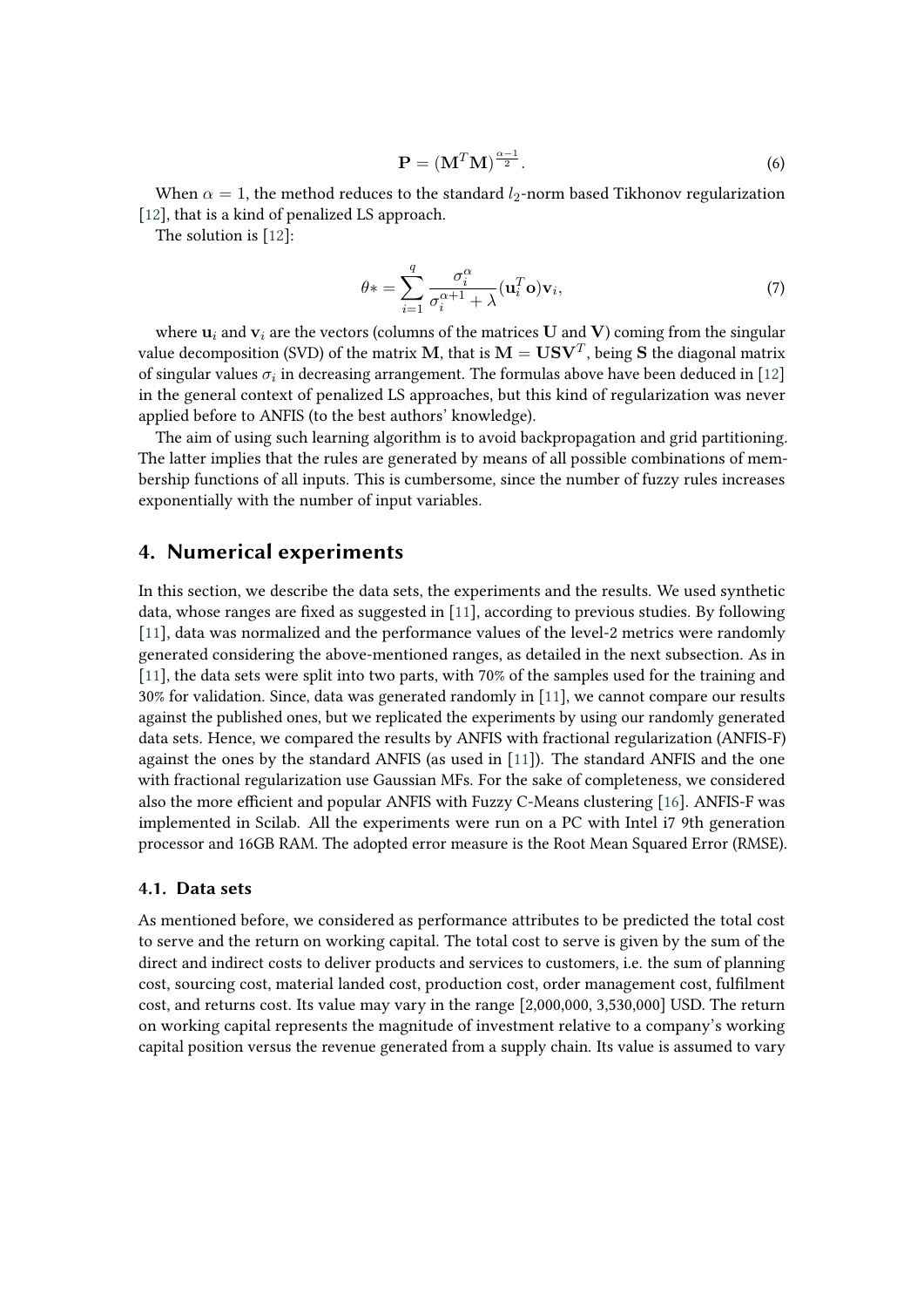#### **Table 1** Input variables to model 1 (total cost)

| Variable                | UoD                    | MU         |
|-------------------------|------------------------|------------|
| Sourcing cost           | [140,000; 300,000]     | USD        |
| Planning cost           | [25,000; 50,000]       | <b>USD</b> |
| Material landed cost    | [70,000; 150,000]      | USD        |
| <b>Production cost</b>  | [150,000; 380,000]     | USD        |
| Order management cost   | [220,000; 480,000]     | <b>USD</b> |
| <b>Fulfillment cost</b> | [45,000; 70,000]       | <b>USD</b> |
| Returns cost            | [50,000; 200,000]      | <b>USD</b> |
| Cost of goods sold      | [1,300,000; 1,900,000] | <b>USD</b> |

### **Table 2**

Input variables to model 2 (return)

| Variable             | UoD                     | MU  |
|----------------------|-------------------------|-----|
| Inventory            | [100,000; 2,000,000]    | USD |
| Accounts payable     | [500,000; 2,000,000]    | USD |
| Accounts receivable  | [500,000; 2,000,000]    | USD |
| Supply chain revenue | [3,500,000; 10,000,000] | USD |
| Total cost to serve  | [2,000,000; 3,530,000]  | USD |

in the range [-15, 100] %. The input values for the model 1, whose output is the total cost to serve, are listed in Table 1, with the universe of discourse (UoD) and measurement unit (MU). The input values for the model 2, whose output is the return on working capital, along with UoD and MU, are listed in Table 2. As mentioned in section 2, the total cost to serve is an input to predict the return.

#### **4.1.1. Data Generation and Normalization**

The input and output variable ranges (UoD) for model 1 and model 2 are given in Table 1 and Table 2, respectively. The values were uniformly random generated. The minimum and maximum range was set for each input and output variable. There were 1000 random data points generated for each variable in the model 1, and 500 points for each variable in model 2. The values of each variable were validated to make sure they fall in the given range each time the data points were generated.

The data was normalized using the min-max normalization (in the range [0, 1]). The general formula for min-max normalization is given as:

$$
x' = \frac{x - min(x)}{max(x) - min(x)}
$$

where  $x'$  is the normalized value and  $x$  is the original value.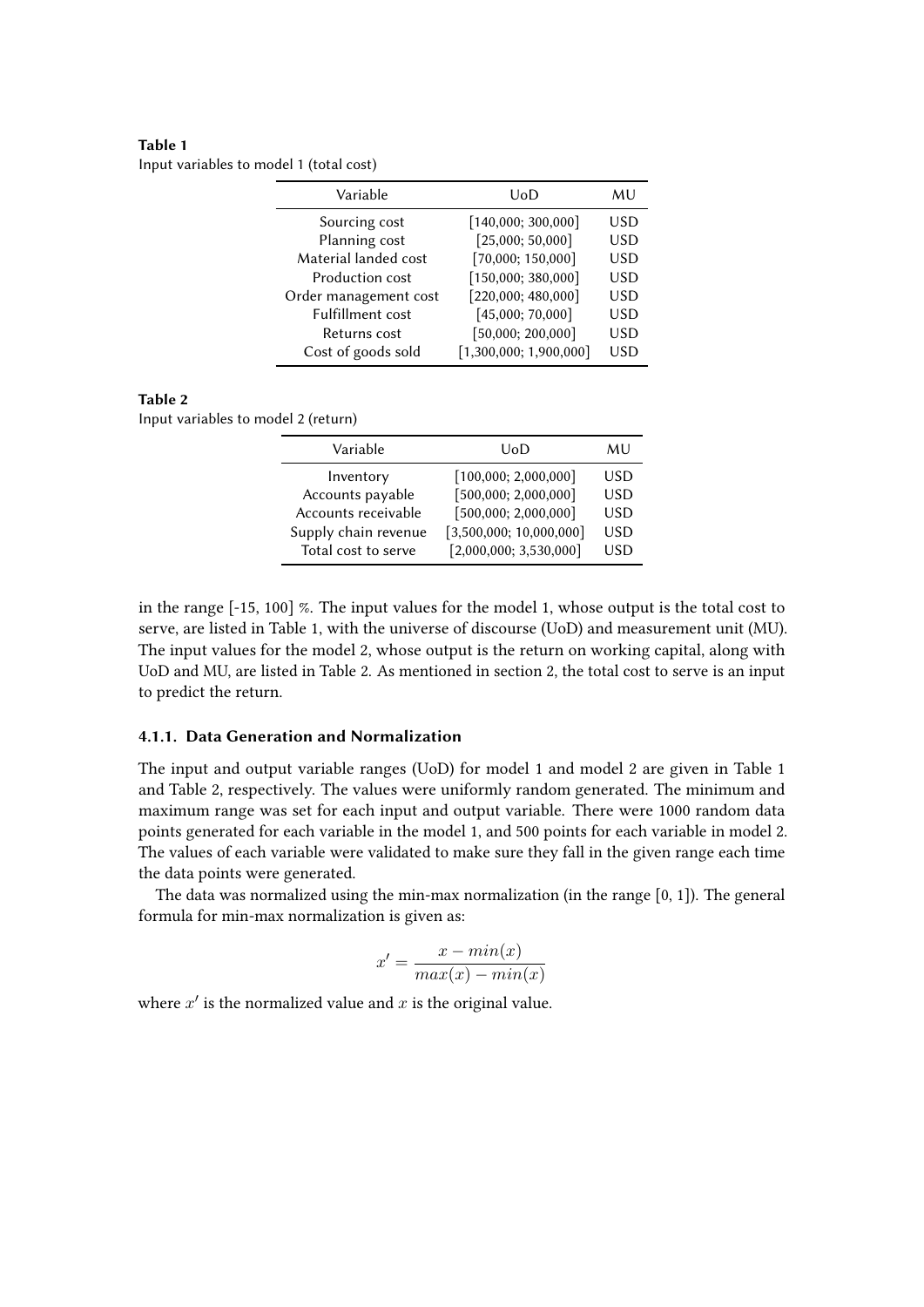#### **Table 3** Test RMSE for model 1 (total cost)

| Approach                                       | Rules         | RMSE   | Time (s) |
|------------------------------------------------|---------------|--------|----------|
| ANFIS                                          | $2^8$         | 0.4822 | 4370.96  |
| ANFIS-FCM                                      | $\mathcal{P}$ | 0.2979 | 5.10     |
| ANFIS-FCM                                      | 3             | 0.2999 | 8.7210   |
| ANFIS-F ( $\lambda = 0.001$ , $\alpha = 0.9$ ) | $\mathcal{L}$ | 0.3003 | 0.083    |
| ANFIS-F ( $\lambda = 0.01$ , $\alpha = 0.9$ )  | 3             | 0.2979 | 0.108    |

#### **Table 4**

Test RMSE for model 2 (return)

| Approach                                       | Rules          | RMSE     | Time (s)   |
|------------------------------------------------|----------------|----------|------------|
| ANFIS                                          | 2 <sup>5</sup> | 0.35078  | 233.794642 |
| ANFIS-FCM                                      | $\mathcal{P}$  | 0.28813  | 3.0361     |
| ANFIS-FCM                                      | 3              | 0.288385 | 5.073      |
| ANFIS-F ( $\lambda = 0.001$ , $\alpha = 0.9$ ) | $\mathcal{P}$  | 0.2789   | 0.053      |
| ANFIS-F ( $\lambda = 0.1$ , $\alpha = 0.1$ )   | 3              | 0.2717   | 0.067      |

### **4.2. Numerical results**

Table 3 and Table 4 show the RMSE by the different techniques and the training time. The RMSE by ANFIS-F represents the best result obtained by varying  $\lambda$  and  $\alpha$  in the sets  $\{10^{-3}, 10^{-2}, \ldots, 10^{3}\}$ and  $\{0.1, 0.2, \ldots, 0.9, 1\}$  respectively. As one can see, the RMSE by standard ANFIS is 1.6 greater than the one by ANFIS-F for model 1 and 1.3 for model 2. The RMSE by ANFIS-FCM is close to the one by the proposed variant, but the training time for our variant is almost 1/100 of the ANFIS-FCM'.

Figure 1 and Figure 2 show the RMSE behaviour for the proposed ANFIS-F, by varying  $\lambda$  and  $\alpha$  in model 1 and 2 respectively, adopting 2 and 3 terms. In all the considered cases, the RMSE worsens by increasing  $\lambda$  for any value of  $\alpha$ , while it seems that for any  $\lambda$  the results worsen for smaller values of  $\alpha$ .

# **5. Conclusions**

Inspired by a recent work adopting ANFIS to predict the performance attributes for SC management, following the SCOR model, we introduced a more computationally efficient variant of ANFIS for the same problem. This variant is based on an LS approach with Tikhonov fractional regularization. This allowed to get a good accuracy avoiding an intermediate model, adopted in the reference work, and the lowest computational effort even when compared to the popular ANFIS equipped with FCM. In a separate work, we have tested numerically and statistically the good performance of the approach over a number of publicly available datasets. As future work, we plan to develop a multi-input multi-output neuro-fuzzy inference system to include all the SCOR attributes and to apply it to a real-world case study.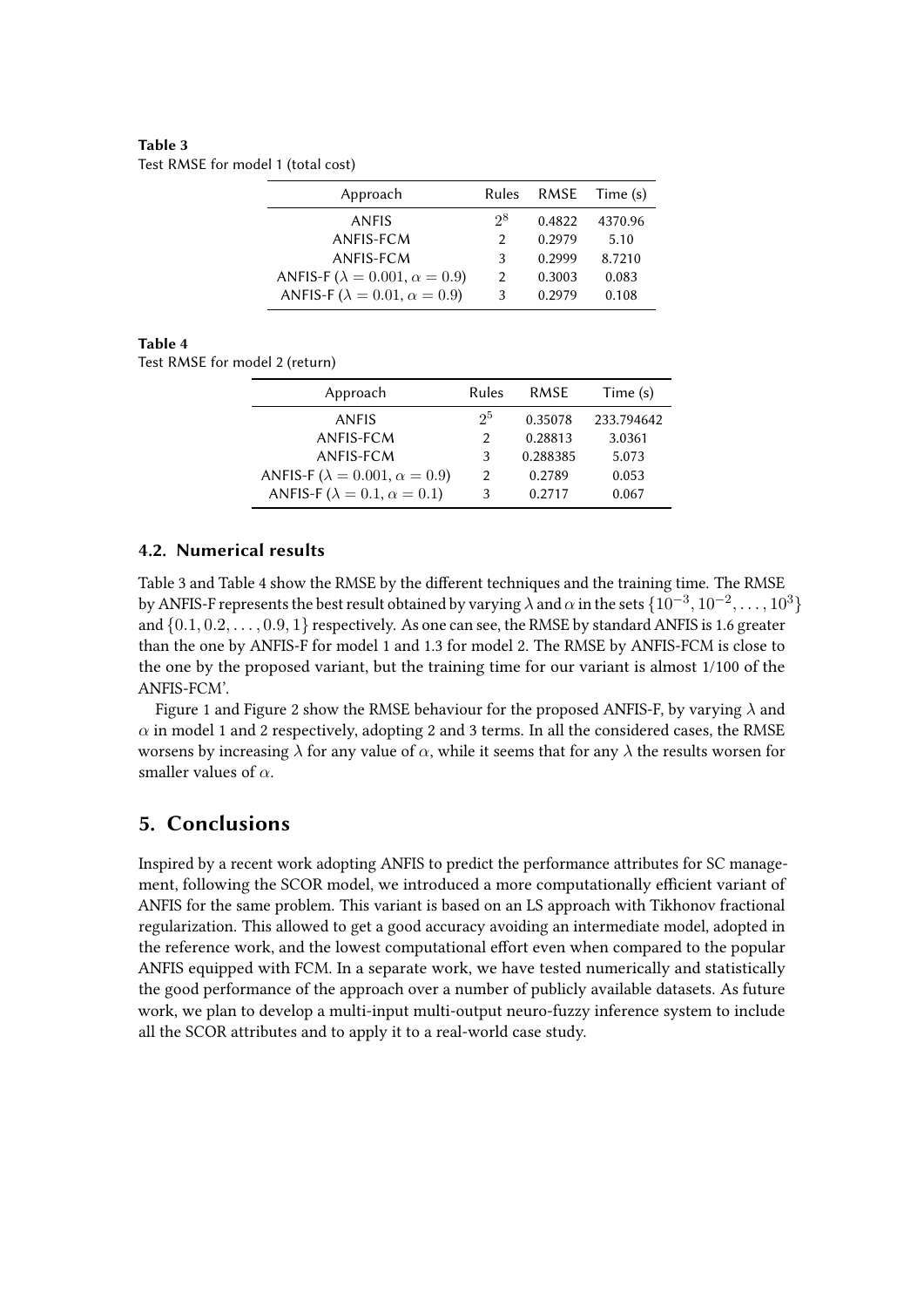

**Figure 1:** Model 1 - RMSE vs  $(\lambda, \alpha)$ : (a) 2 terms, (b) 3 terms.



**Figure 2:** Model 2 - RMSE vs  $(\lambda, \alpha)$ : (a) 2 terms, (b) 3 terms.

# **Acknowledgments**

Stefania Tomasiello and Muhammad Uzair acknowledge support from the European Social Fund through the IT Academy Programme.

# **References**

- [1] S. Tomasiello, Z. Alijani, Fuzzy-based approaches for agri-food supply chains: a minireview, Soft Computing, 2021, 25, 7479–7492
- [2] L. Rarità, I. Stamova, S. Tomasiello, Numerical schemes and genetic algorithms for the optimal control of a continuous model of supply chains, Applied Mathematics and Computation, 388 (2021) 125464
- [3] Ntabe, E. N., LeBel, L., Munson, A. D., Santa-Eulalia, L. A. (2015). A systematic literature review of the supply chain operations reference (SCOR) model application with special attention to environmental issues. International Journal of Production Economics, 109, 310–332
- [4] Nguyen, T.T.H., Bekrar, A., Le, T.M., Abed, M., Supply Chain Performance Measurement using SCOR Model: A Case Study of the Coffee Supply Chain in Vietnam, 2021 1st